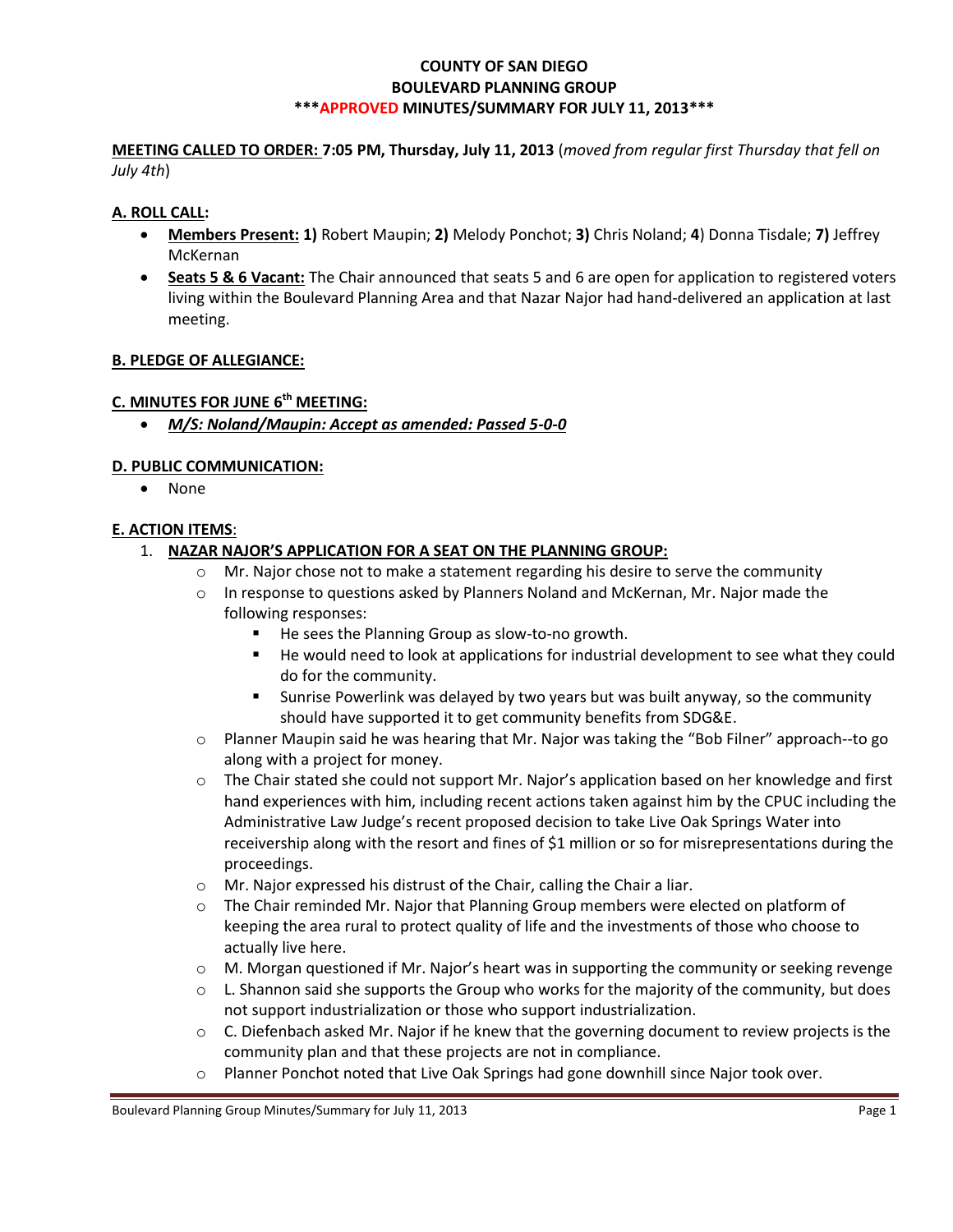- o There was no support for Mr. Najor's application.
- o *Najor's application was rejected unanimously: 5-0-0.*

### 2. **ADDRESS LACK OF ADEQUATE PUBLIC NOTICE FOR AB900 FAST-TRACKING CERTIFICATION FOR SOITEC'S 80 MW RUGGED SOLAR AND 60 MW TIERRA REAL SOLAR:**

- o Chair reported learning about Soitec's AB900 certification for Rugged Solar and Tierra Del Sol Solar (TDS Solar) at CleanTECH's June 25<sup>th</sup> Showcase event held at USD's Joan Kroc Center for Peace and Justice
- o She had purchased a \$65 ticket to hear speakers Supervisor Dave Roberts, Soitec's Clark Crawford, and SDG&E's Jim Avery.
- o Supervisor Roberts publicly noticed her presence in the audience, alerting others.
- o Research showed that Soitec, Whalen, PDS, and the State all failed to notify the Planning Group or the public of the limited comment period.
- o Discussion on potential adverse impacts to civil rights, civil liberties, and equal protections under the law related to AB900's streamlined judicial review under CEQA.
- $\circ$  The Chair confirmed with the Governor's Office of Planning and Research (OPR) that the only public notice was posted online on the OPR website: http://opr.ca.gov/s\_californiajobs.php
- o AB900 certification by Governor Brown (April ?, 2013--undated) , Air Resources Board (April 16, 2013) Joint Legislative Budget Committee (May 31, 2013)
- o San Diego County PDS was notified of Soitec's AB900 application (at meeting on August 23, 2012, via letter dated November 7, 2012; via letter dated February 11, 2013)
- $\circ$  No direct notice or indirect was provided to Planning Group or impacted neighbors
- o The only public notice found was posted on Governor's Office of Planning And Research (OPR) website, and confirmed as the 'only' notice via e-mail by OPR Deputy Director, Administration Scott Morgan.
- o Discussion of the fact that the Green House Gas Analysis reports for Rugged Solar and TDS Solar were provided for AB900 Certification but not provided to Planning Group for review or comment.
- o *M/S: Noland/Maupin: Send letter to Supervisor Jacob and Director Wardlaw expressing displeasure with lack of public notice and ask County Counsel to look into violation of public notice requirements for AB900 certification and Air Board certification; copy project manager and interested parties: Passed: 5-0-0*

## 3. **SIGNS & BANNERS IN RIGHT-OF-WAY:**

- o Review and discussion of Department of Public Works' Draft Negative Declaration for proposal to amend County Zoning Ordinance and County Code to allow placement of four major sign types within right of way, subject to limitations and requirements: Community Identification Signs, Directionally Way finding Signs, Temporary Community Event Banners and Neighborhood and Business Watch Program Signs.
- o DPW Contact: Gail Jugella 858-694-3911
- $\circ$  Comment deadline is 4:00PM August 1 by e-mail: Gail.Jurgella@sdcounty.ca.gov
- o Project documents are posted here: http://www.sdcounty.ca.gov/dpw/environment/envrnsvcs.html.
- o There was no opposition
- o *No action taken*

### 4. **PARK LANDS DEDICATION ORDINANCE PROJECT PRIORITY LIST:**

Boulevard's previous PLDO lists were reviewed and discussed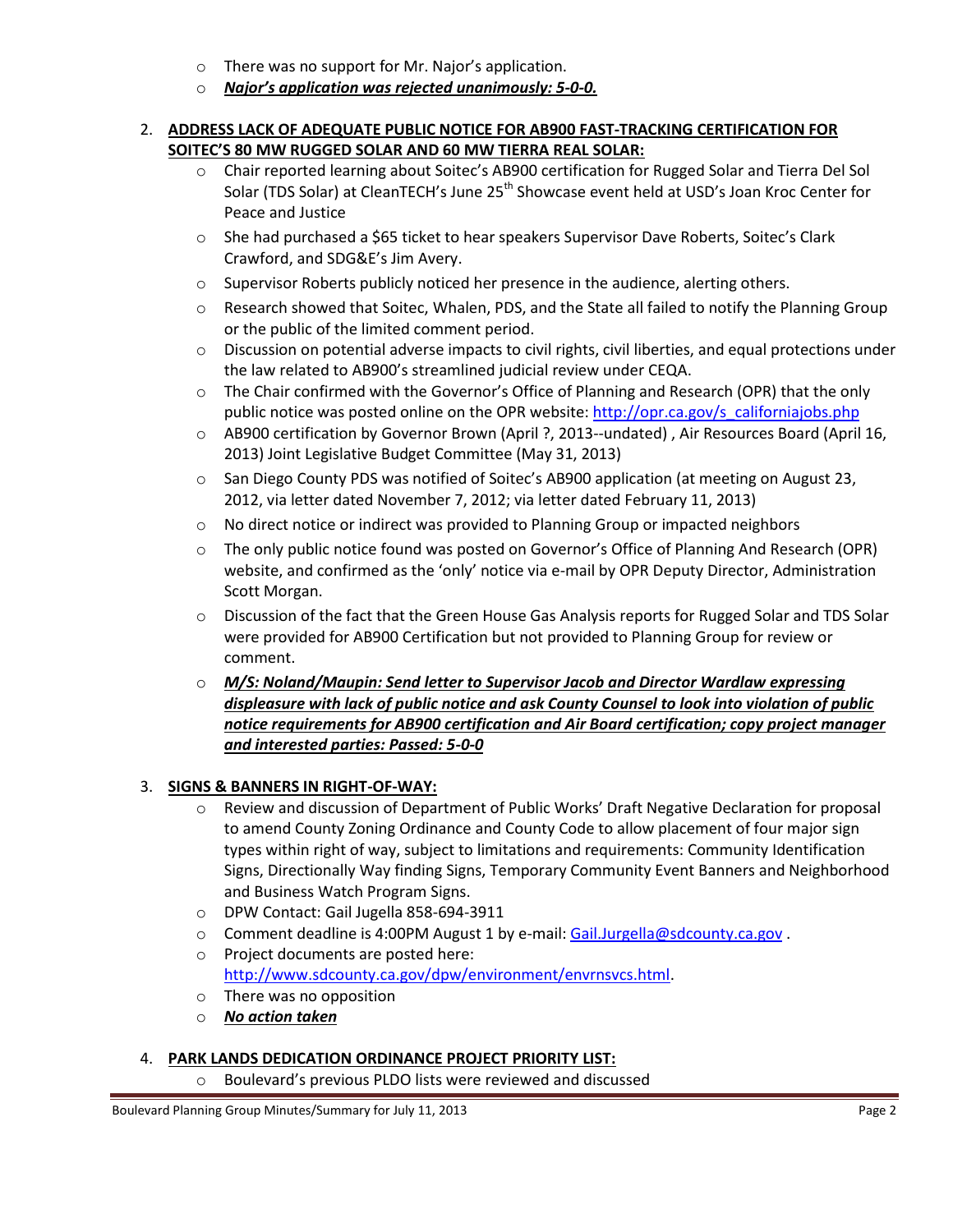- o Other communities routinely receive funds that could come to Boulevard
- $\circ$  It was agreed that we have limited options and need County input to help with potential recreation PLDO eligible projects.
- o County Contact: Sean O'Neill: 858-966-1355; sean.o'neill@sdcounty.ca.gov
- o *M/S: McKernan/Maupin: Request Park & Rec staff to attend Boulevard meeting to discuss future community use of current Boulevard Fire/Sheriff Dept property when the new Fire/Sheriff facility is built across the street: Passed 5-0-0*

## **F. GROUP BUSINESS**: Announcements; correspondence; discussion items; project updates

- 1. **Border Patrol:** No report
- 2. **Revitalization:** Tammy Daubach gave the report: New amateur radio club;; next meeting at Jacumba Library on August  $6^{th}$  @6:30; Aug 20<sup>th</sup> Back to School supplies; July 20<sup>th</sup> Campo Band Star Gazing event; SANDAG update; Manzanita Diner has new management with offers to provide space for certain community meetings for free
- **3.** Fire Safe Council: Tammy Daubach gave the report: Next meeting July 29<sup>th</sup> @6:30 at White Star Fire Station on TDS; Fire Safe speakers are available; Awards received; Clearance extended; Community Fire Protection Plan Update meeting July 28<sup>th</sup> @ Manzanita Diner ; New website for alerts: www.nixle.com.
- 4. **AT&T MOBILITY / RUIZ CELL TOWER MUP APPLICATION 3300-12-017:**
	- $\circ$  Approved by Planning Commission despite opposition from Group and several neighbors.

# 5. **WIND ENERGY ORDINANCE & BOULEVARD COMMUNITY PLAN AMENDMENT:**

- O CEQA LAWSUIT FILED AGAINST BOARD OF SUPERVISORS MAY 15TH APPROVALS
- o County documents and maps are posted here: http://www.sdcounty.ca.gov/pds/advance/POD10007FEIR.html:
- o CEQA lawsuit is posted here: http://www.sandiegoreader.com/documents/2013/jun/18/lawsuit-over-windturbines-backcountry/

## 6. **PROGRAMMATIC EIR FOR 4 SOITEC SOLAR PROJECTS: 168.5 MW OF CONCENTRATING PV SOLAR (7,290 tracking CPV modules @1,200 sq ft each) TOTALING 1,473 ACRES: REVISED DOCUMENTS:**

- o Consultant Jim Whalen was out of town and not able to attend
- $\circ$  Planner Maupin reported Dudek is monitoring the wells of participating TDS Solar neighbors again, including his wells.
- $\circ$  Maupin reported that his pasture well level dropped from 25' to 40' during the period of Dudek testing and his request for a copy of the gathered well information / graph was not successful.

# **7. ROUGH ACRES RANCH CAMPGROUND/CONFERENCE CENTER/ROCKCRUSHING: MUP #11-002; 3300- 12-020(P12-020),3300-12-021(P-12-021); REVISED DOCUMENTS RECEIVED:**

- o Consultant Jim Whalen not present
- o No new information

## **8. ROUGH ACRES RANCH ROAD MAJOR GRADING PERMIT: PDS2011-2700-15622: APPLICANT GREGG HAMANN: CONSIDER ENDORSING CHAIR'S COMMENTS:**

- o Consultant Jim Whalen not present
- o L. Shannon reported getting more information from DPW but they did not appreciate her recommendation to name it "Cemetery Road" to demonstrate the destruction these projects will cause.
- **9. LIVE OAK SPRINGS BULK WATER SALES; SOURCE CAPACITY ASSESSMENT; CPUC INVESTIGATION PROCEEDING # I.12-08-004:** 
	- o Nazar Najor said he is waiting for County's response to Dudek's source capacity assessment but they are not responding to phone calls or e-mails.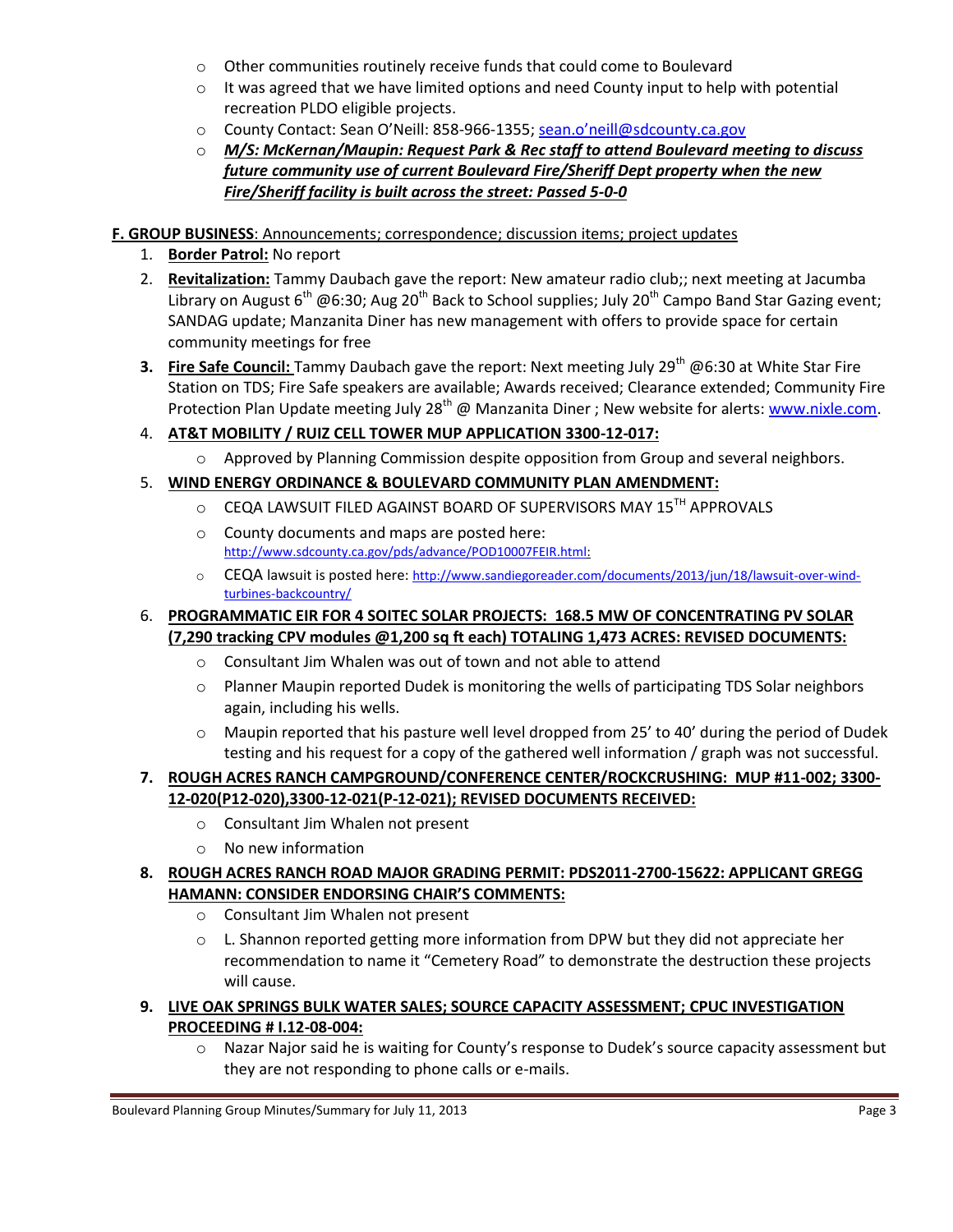- o Najor reported filing an appeal to CPUC on Proposed Decision.
- o CPUC Assigned Administrative Law Judge's Proposed Decision dated May 14, 2013 is posted here: http://docs.cpuc.ca.gov/PublishedDocs/Efile/G000/M064/K723/64723607.PDF.
- o All CPUC proceeding documents are posted here including Nazar Najor's filings for Live Oak Springs Water Company and his June  $13<sup>th</sup>$  appeal: http://delaps1.cpuc.ca.gov/CPUCProceedingLookup/f?p=401:56:184981512850101::NO

# **10. SOL ORCHARD BOULEVARD SOLAR MAJOR USE PERMIT APPLICATION (P12-025) FOR 108 ACRES SOUTH OF OLD 80 AND EAST OF TULE JIM ROAD:**

- $\circ$  The Chair and Planner Maupin reported on June 29<sup>th</sup> meeting held at the fire training room requested by Sol Orchard's President, Jeff Brothers.
- $\circ$  Brothers indicated that their Boulevard solar project was at a point where they are trying to decide to move forward—or not.
- $\circ$  Brothers' claims that the energy will serve local load was challenged by pointing out 50 MW Kumeyaay Wind and estimated community energy use of less than 3-5 MW.
- o Tisdale and Maupin reported encouraging Brothers to drop the larger project located on undeveloped chaparral covered land, with known cultural resources, adjacent to sensitive receptors, and to find a better location for smaller point-of-use project like the new Border Patrol solar parking shade and recommended he approach the Golden Acorn Casino.
- o Brothers said Sol Orchard would make a decision in the next 2 weeks or so and report back.

### 11. **INVENERGY'S 160-250MW SHU'LUUK WIND & SOLAR FINAL EIS IS PENDING PUBLIC RELEASE:**

- o Between 160MW and 250MW, using 54 to 85 wind turbines (2-3 MW each and up to 515' tall) and 310 acres for 40 MW solar project. Study area spans 4,739 acres, about 1/3 of Campo tribal lands both north DEIS documents, maps, are posted here: www.shuluukwind.com
- $\circ$  The Chair reported information from sources on the Campo Reservation confirming a June tribal vote rejecting the lease with Invenergy, reportedly based on adverse impacts, inadequate economic benefits.
- $\circ$  Allegations were also received that the vote was technically invalid due to lack of adequate notice and lack of the required quorum.
- $\circ$  Another vote is expected with pressure from project supporters to approve Invenergy's lease.

## 12. **SDG&E's APPLICATION PERMIT TO CONSTRUCT TRANSMISSION LINE 6931: FIRE HARDENING /SHU'LUUK WIND INTERCONNECTION PROJECT: CPUC APPLICATION NO. 12-12-007 UNDERGOING PUBLIC REVIEW:**

o Contact CPUC Public Advisor at public.advisor.la@cpuc.ca.gov or 866-849-8390: SDG&E's application and related documents are posted here: http://www.sdge.com/regulatoryfiling/3968/sdge%E2%80%99s-application-permit-construct-tl-6931-fire-hardeningwind**interconnect** 

### 13. **IBERDROLA'S 200 MW TULE WIND:**

- $\circ$  Golden Eagle expert, Dave Bittner's sentencing hearing scheduled for July 11<sup>th</sup> was postponed.
- o Permits from the Bureau of Indian Affairs and State Lands Commission are still pending.
- $\circ$  A complaint for injunctive and declaratory relief was filed against BLM approvals in US District Court by non-profit groups in March: http://eastcountymagazine.org/print/12724. Tule Wind Map: http://tulewindeccmp.com/Figure2-ProjectLocation.pdf.

### **14. PROPOSED BOULEVARD /JACUMBA HISTORIC DISTRICT:**

o 501 c 3 is being formed

## **15. SDG&E's NEW 85-ACRE ECO SUBSTATION, 13 MILES OF NEW TRANSMISSION LINE, AND NEW LARGER BOULEVARD SUBSTATION:**